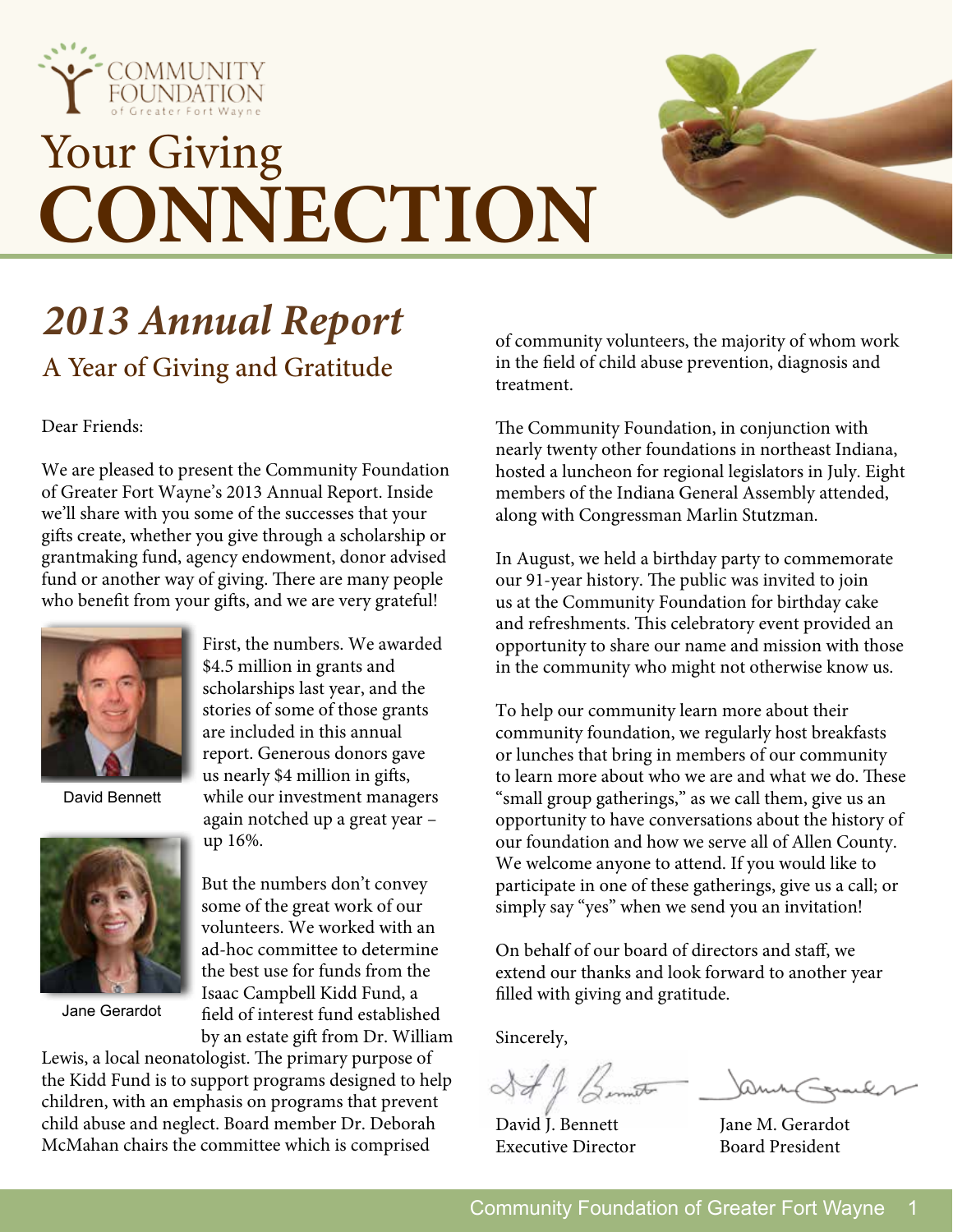### **New Haven Family Continues Giving Tradition**

"It's a family affair," explained Sam Graves. "Something that our parents did and a tradition we wanted to continue."

A lifelong resident of New Haven, Sam and his wife, Molly, felt it was important to teach their kids the importance of giving back to their community. Sam's involvement in the Young Leaders of Northeast Indiana (YLNI) exposed him to the Community Foundation of Greater Fort Wayne and introduced him to the various types of available funds and endowments that are offered.

Molly saw a donor advised fund as a way to instill philanthropy in the Graves' three children: twins Will and Madeline, age nine, and five year-old Lucy. "The donor advised fund is a perfect fit for our family," said Sam. "It's hard to explain the stock market and exponential growth to kids, but Molly and I believe this is an ideal learning tool that lets our kids understand how money works. And, of course, it teaches them about 'doing good' at the same time."

When Sam and Molly came in to sign the fund agreement, their children signed the document as well, giving them a feeling of ownership. A certain percentage of their earnings will also go into the fund.



Lenora Lewark, center, with her parents, Kristi and Daniel Lewark.



From left: Molly, Madeline, Will, Sam and Lucy Graves.

As they get older and the fund matures, all three children will share in the decision-making of which charities are beneficiaries of the fund. "We've even talked about asking them to write a report, explaining why they believe we should give to a specific organization," said Molly.

The hope, of course, is that the fund will remain a family tradition for generations to come. By the time Sam and Molly's grandchildren are invited to participate, the fund should be of substantial value. "The Community Foundation showed us a way to create something worthwhile, even with relatively modest means," Sam noted.

### **Scholarship Helps Bring Smiles to the World**

Lenora Lewark had always dreamed of attending the IU School of Dentistry. It was there, when she went to "Dental Day" during her junior year in high school, that her dream started to become a reality. In 2013, Lenora applied for – and won – the Robert C. Batchelder DDS Scholarship.

Established to memorialize his son, a dentist who died unexpectedly at age 51, Robert A. Batchelder created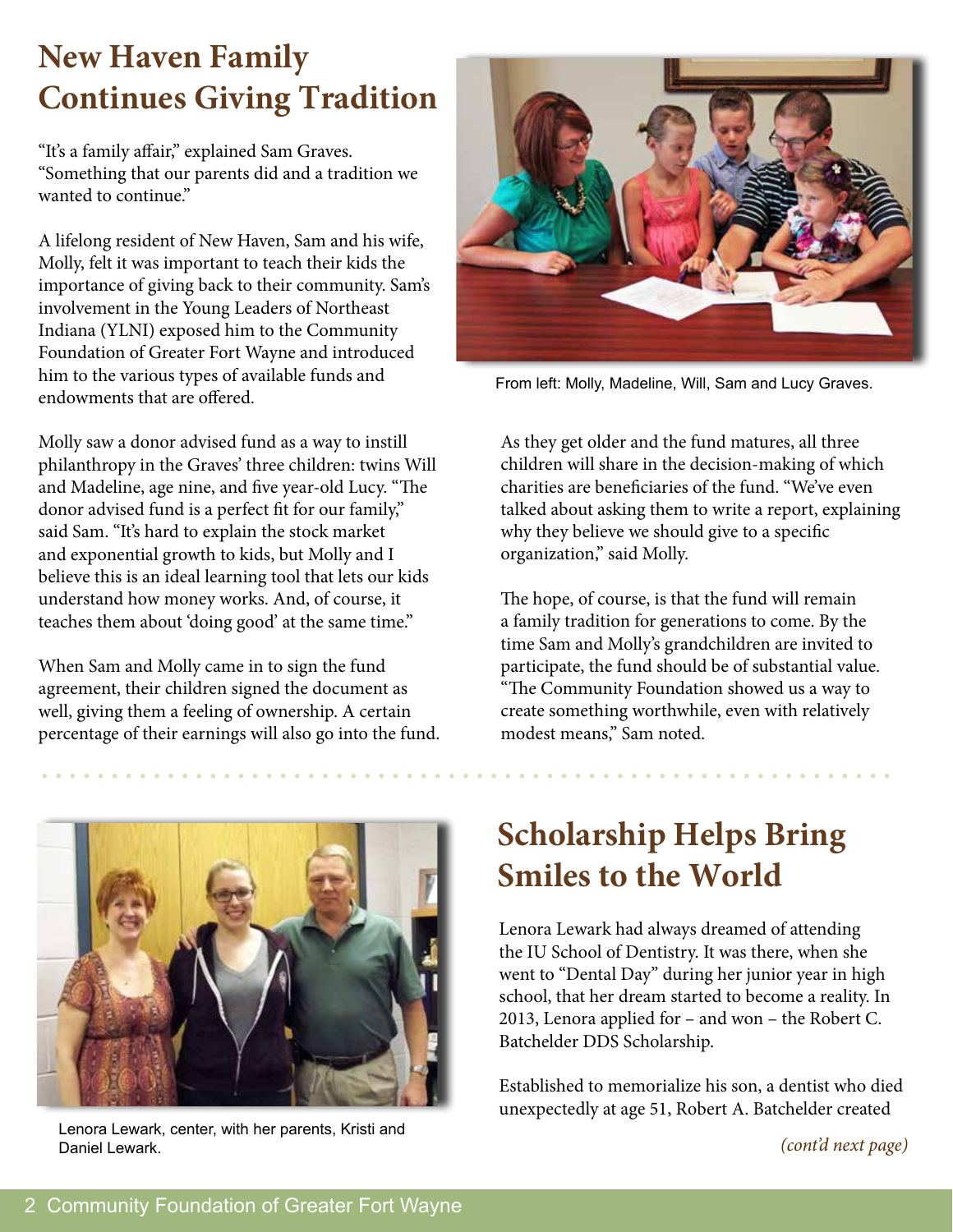### **Scholarship** *(cont'd from pg. 2)*

the fund to grant scholarships to deserving students who shared his son's passion for the field of dentistry.

Today, Lenora pursues her dream of attending Indiana University-Purdue University Fort Wayne (IPFW) and majoring in dental hygiene. As part of her application for the award, Lenora wrote: "I would really love to travel to underprivileged areas around the world and extend my services to them." She expressed gratitude for being able to continue her education "in the city I love," thanks to the Batchelder award.

Dental school costs can be prohibitive for some students and their families. The Batchelder Scholarship helps ease some of the financial pain, allowing determined students to follow their dreams and achieve their dental career goals. As Batchelder honors his son, the scholarship he established at the Community Foundation will help "take a bite" out of dental care education costs. We are confident that Batchelder's philanthropy will help Lenora bring beautiful smiles to people, perhaps from around the world!

### **Look What Your Investment Did in 2013!**

Donors to the Community Foundation of Greater Fort Wayne invest in our community; and, like all investors, they expect a return on their investment. But it's more than just the 16 percent return on endowment funds. Below are a few examples of how your donations were invested in our community in 2013.

These programs were made possible as a result of generous support from all those who partner with the Community Foundation to bring quality to all our lives.

Not everything can be measured in dollars and cents. Our donors have also given of their time and talents throughout 2013. The yields from those gifts have made a significant impact on the greater Allen County community, and will continue to do so for years to come.

We are grateful for every dollar and every hour that you, our donors, have contributed for the common good. Thank you!

| Investment                                                                                                                                                                                              | Return                                                                                                                                                                                                                                                                                                  |
|---------------------------------------------------------------------------------------------------------------------------------------------------------------------------------------------------------|---------------------------------------------------------------------------------------------------------------------------------------------------------------------------------------------------------------------------------------------------------------------------------------------------------|
| \$10,000 operating grant to Crime Victim Care of Allen                                                                                                                                                  | CVC translated and distributed awareness materials to                                                                                                                                                                                                                                                   |
| <b>County Indiana (CVC)</b> an organization that helps                                                                                                                                                  | non-English speaking families so they are able to report                                                                                                                                                                                                                                                |
| immigrants and non-English speaking people cope with                                                                                                                                                    | any cases related to child abuse and neglect. CVC is                                                                                                                                                                                                                                                    |
| falling victim to a crime; and helps them adjust to their                                                                                                                                               | able to teach this population about United States laws,                                                                                                                                                                                                                                                 |
| new life in the United States with translation services,                                                                                                                                                | the value of education, and how to parent, discipline                                                                                                                                                                                                                                                   |
| counseling programs and other services.                                                                                                                                                                 | and participate in their children's lives.                                                                                                                                                                                                                                                              |
| \$40,000 agency support grant to the <b>Carriage House</b> ,                                                                                                                                            | About 70 members are seen each day to begin                                                                                                                                                                                                                                                             |
| which assists people in their recovery from mental                                                                                                                                                      | transitional employment, find housing or reach other                                                                                                                                                                                                                                                    |
| illnesses and reintegrates them into society.                                                                                                                                                           | personal and social goals.                                                                                                                                                                                                                                                                              |
| \$12,845 in support of the new Dr. Bill Lewis Initiative,<br>which seeks to advance the role of child protection<br>among clinicians and non-clinicians through education,<br>awareness and networking. | At the first local Conference of Child Abuse and<br>Neglect, medical, law enforcement, first responders and<br>childcare professionals received training on identifying<br>and reporting suspected child abuse and neglect, and<br>how to differentiate medical conditions and accidents<br>from abuse. |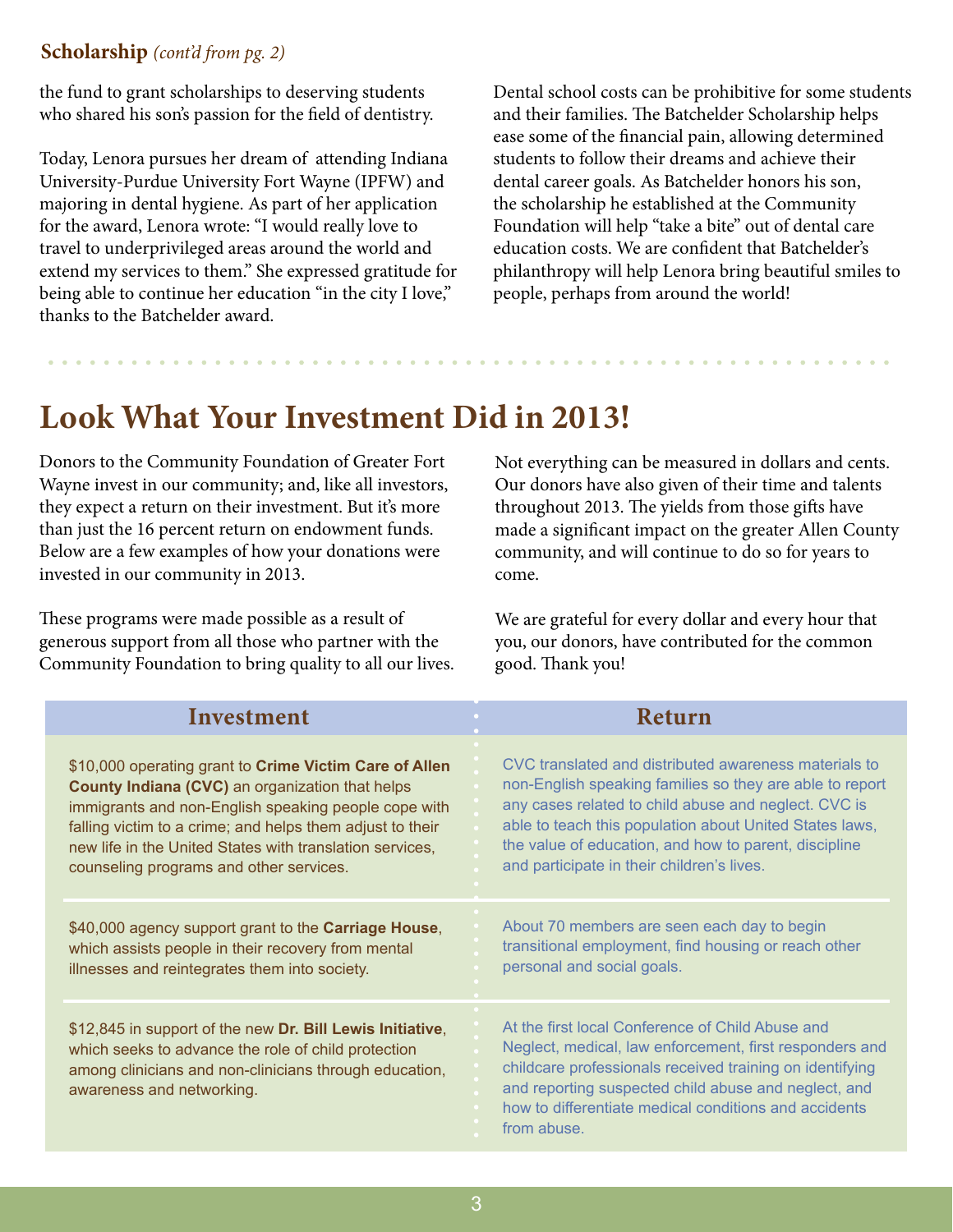#### **2013 Community Foundation Board of Directors:**

**Jane Gerardot, President** Boeglin Gerardot & Grubbs PC **Chris Rupp, Vice President** Dulin, Ward & DeWald **Shannon Hardiek, Treasurer** Phillips Financial **Tom Trent, Secretary** Rothberg Logan & Warsco **Michael Barranda** Burt, Blee, Dixon, Sutton & Bloom LLP **Ian Boyce** Dickmeyer-Boyce Financial Management **Andrew Brooks** Brooks Construction Company **Kathy Callen** Community Leader **Trois Hart** University of Saint Francis **Greg Johnson** Fort Wayne Newspapers **Kathy Kolb** Community Leader **Carol Lindquist** Indiana-Purdue University Fort Wayne **Dr. Deborah McMahan** Fort Wayne-Allen County Department of Health **Bruce Menshy** Community Leader

**Don Steininger** Community Leader

#### **Community Foundation Staff:**

**Krista Arnold,** Scholarship Manager **David Bennett,** Executive Director **Marva Crawford,** Receptionist **Heidi Ludwig,** Associate Director **Christine Meek,** Director of Programs **Donna Moore,** Administrative/ Advancement Assistant **Ron Oetting,** Development Associate **Rhonda Pequignot,** Executive Assistant/Office Manager **Beth Regedanz,** Chief Advancement **Officer Annette Smith,** Grants Manager **Mary True,** Marketing and

Communications Associate **Lori Voght,** Finance Assistant *Margaret N. Johnson<sup>\*</sup> <i>\* Deceased \* Deceased* 

### **Paul Clarke Legacy Society**

The Paul Clarke Legacy Society is comprised of individuals who have included the Community Foundation in their estate planning. The Society was established to recognize donors, provide opportunities to learn more about the community's needs and better connect donors with Community Foundation programs, staff, and services. The members are:



Paul Clarke

Neil and Sarilda Anderson Edward and Ione Auer\* Richard and Gloria\* Baker Arthur A. Beal James A. and Linda K. Beaman Glen J. Beams\* James S. and Janet E. Beckstein John and Ardis Behrendt David L. Bell and Judge Janet Seiwert Bell Norbert Berghoff\* Glen and Chris Bickel Josephine E. Biedenweg\* Janet Bircheff David and Janice\* Bleeke Ron and Mary Bonar Glenn E. Brendel\* Arthur and Lou Brickman Dr. Frank D. and Cindy Byrne Chris and Amy Caggiano Kathy Callen and John Powell Howard L. and Elizabeth W. Chapman Willis S. and Virginia B. Clark Paul Clarke\* W. Windsor and Isabel K. Cravens\* Richard A. Curdes\* Dr. Chester H. and Mary E. Curry\* William Darling\* Haywood M. Davis\* James E. Davis\* Joseph A. and Marianne Manning Deitche Dick Doermer\* Loren J. Drummond\* Carol A. Durham N. Eugene and Val Evans David W. and Donna S. Fledderjohann Dr. Joseph and Charlotte Fogle M. Eleanor Fritze E. Elaine Frommel Paul and Jeanne Gause Jane M. Gerardot Shirley J. Grabner Patricia S. Griest Helen V. Groot\* L. T. Guess\* Steve and Tana Harter Jerome F. Henry Jr. and Rebecca J. Henry Jeanine M. Herold and Michael T. Biesiada Betty Ann Heyman Mrs. Irene Hiatt Forrest Houser\* Virginia Huguenard Thomas\* and Margaret Jehl George L. Johnson\* and Nancy F. Archer Gordon O. and Judith M. Johnson Margaret N. Johnson\*

Marcelle E. Koomjohn\* Sandra K. Ladd Floyd A. and Betty Lou Lancia G. Irving Latz II\* Dr. Ed and Ginger Leonard Stephen H. and Jeanne G. Lewis Dr. William J. Lewis\* Gladys D. Lomont\* Cook\* and Jeanne Lougheed Mary C. Martin\* Francis McCammon\* Alan and Edee McMahan Christine R. Meek Ronald S. and Diane M. Menze Charles Mitchener\* Aloyse Moritz Amy B. Morrill\* Walter K. Murphy\* Arthur E. Nickerson\* John and Julia\* Oldenkamp Dr. C. James and Susan J. Owen Michael V. and Kathryn R. Parrott Frederick J. Pfeiffer\* Dick Phillips Joseph E. Quinlan\* Randy and Carol Roberts Julie Rhinehart Waterfield Ervin and Elizabeth Rodey\* Christine M. and Mark E. Rupp M. Joyce Schlatter\* Mark Schoeff Jr. Clarence and Edith Schust\* Paul E. and Dorothy L. Shaffer Gabriel L. and Jeanne R. Shaheen Phyllis J. Sheldon Tracy and Gretchen Shellabarger Charlotte Simonis Frank I. Smith\* Helen Smuts\* Graham and Thelma Somerville\* Allen C.\* and Lois A. Steere Thomas and Mary Jane Steinhauser Don and Kathy Steininger Ralph Stephan\* Jean Tipton Mark D. Ulmschneider and Georgia Wralstad Ulmschneider John and Marion\* Walley Albert G. Ward\* Duncan Whitaker Joe E.\* and Margaret E. Williams W. Paul Wolf Dinah Wright Anonymous (26 Donors)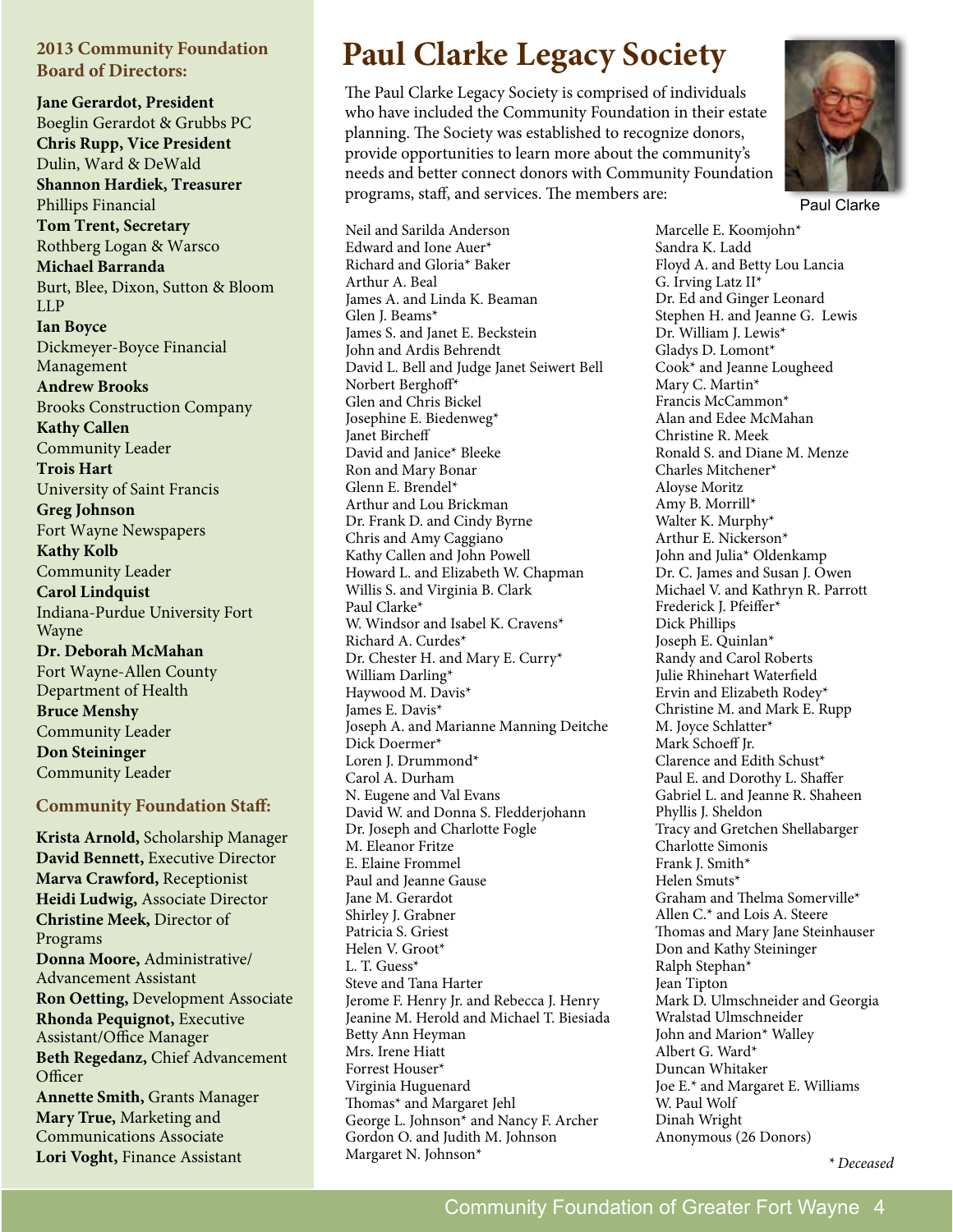# *2013 Financial Highlights*

As of December 31, 2013